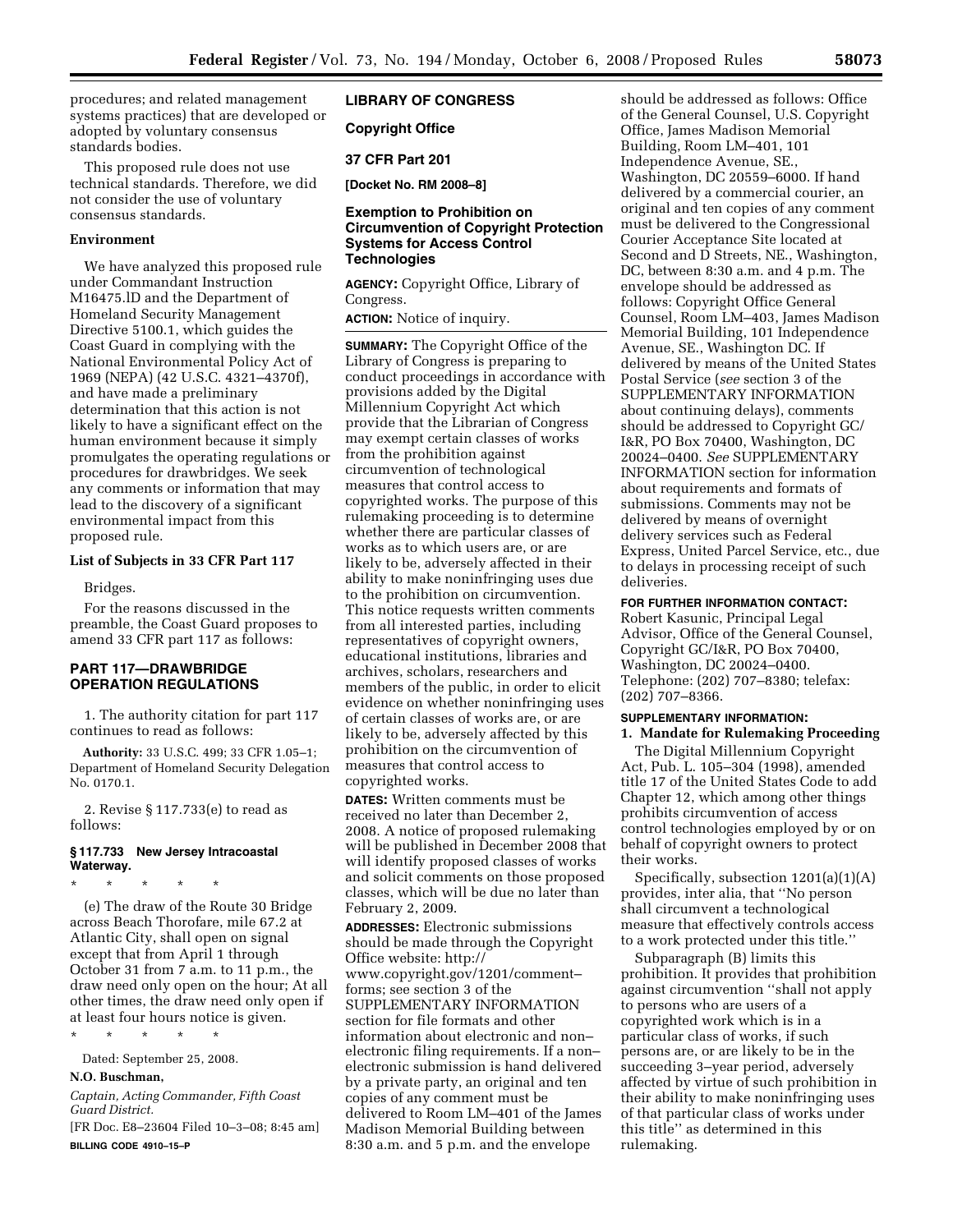Subparagraph (C) provides that every three years, the Librarian of Congress, upon the ecommendation of the Register of Copyrights (who is to consult with the Assistant Secretary for Communications and Information of the Department of Commerce) must ''make the determination in a rulemaking proceeding for purposes of subparagraph (B) of whether persons who are users of a copyrighted work are, or are likely to be in the succeeding 3– year period, adversely affected by the prohibition under subparagraph (A) in their ability to make noninfringing uses under this title of a particular class of copyrighted works.'' The Librarian, on the recommendation of the Register, has thus far made three determinations as to classes of works to be exempted from the prohibition. The exemptions promulgated by the Librarian in the first rulemaking were in effect for the 3–year period from October 28, 2000, through October 28, 2003. *See* Exemption to Prohibition on Circumvention of Copyright Protection Systems for Access Control Technologies, 65 FR 64556, 64564 (2000) (hereinafter Final Reg. 2000). On October 28, 2003, the Librarian of Congress published the second determination as to classes of works to be exempted from the prohibition. Exemption to Prohibition on Circumvention of Copyright Protection Systems for Access Control Technologies, 68 FR 62011, 62013 (2003) (hereinafter Final Reg. 2003). The four exemptions created in the second anticircumvention rulemaking remained in effect for a 3–year period. On November 27, 2006, the Librarian of Congress published the third determination. Exemption to Prohibition on Circumvention of Copyright Protection Systems for Access Control Technologies, 71 FR 68472, 68480 (2006) (hereinafter Final Reg. 2006). The six exemptions established in the third anticircumvention rulemaking will remain in effect until October 28, 2009. All three of the previous determinations by the Librarian of Congress were made upon the recommendation of the Register of Copyrights following extensive rulemaking proceedings. This notice announces the initiation of the fourth section 1201 rulemaking required under 17 U.S.C. 1201(a)(1)(C).

#### **2. Background**

Title I of the Digital Millennium Copyright Act was, inter alia, the congressional fulfillment of obligations of the United States under the WIPO Copyright Treaty and the WIPO Performances and Phonograms Treaty. For additional information on the historical background and the legislative history of Title I, *see* Exemption to Prohibition on Circumvention of Copyright Protection Systems for Access Control Technologies, 64 FR 66139, 66140 (1999) [[http://www.loc.go](http://www.loc.gov/copyright/fedreg/1999/64fr66139.html)v/ [copyright/fedreg/1999/64fr66139.htm](http://www.loc.gov/copyright/fedreg/1999/64fr66139.html)l].

Section 1201 of title 17 of the United States Code prohibits two general types of activity: (1) the conduct of ''circumvention'' of technological protection measures that control access to copyrighted works and (2) trafficking in any technology, product, service, device, component, or part thereof that protects either ''access'' to a copyrighted work or that protects the ''rights of the copyright owner,'' if that device or service meets one of three conditions. The first type of activity, the conduct of circumvention, is prohibited in section 1201(a)(1). The latter activities, trafficking in devices or services that circumvent ''access'' or ''the rights of the copyright owner,'' are contained in sections 1201(a)(2) and 1201(b) respectively. In addition to these prohibitions, section 1201 also includes a series of section–specific limitations and exemptions to the prohibitions of section 1201.

### **A. The Anticircumvention Provision at Issue**

Subsection 1201(a)(1) applies when a person who is not authorized by the copyright owner to gain access to a work does so by circumventing a technological measure put in place with the authority of the copyright owner to control access to the work. *See* the Report of the House Committee on Commerce on the Digital Millennium Copyright Act of 1998, H.R. Rep. No. 105–551, pt. 2, at 36 (1998) (hereinafter Commerce Comm. Report).

That section provides that ''No person shall circumvent a technological measure that effectively controls access to a work protected under this title.'' 17 U.S.C. 1201(a)(1)(A) (1998).

The relevant terms are defined:

(3) As used in this subsection–

(A) to ''circumvent a technological measure'' means to descramble a scrambled work, to decrypt an encrypted work, or otherwise to avoid, bypass, remove, deactivate, or impair a technological measure, without the authority of the copyright owner; and

(B) a technological measure ''effectively controls access to a work'' if the measure, in the ordinary course of its operation, requires the application of information, or a process or a treatment, with the authority of the copyright owner, to gain access to the work. 17 U.S.C. 1201(a)(3).

### **B. Scope of the Rulemaking**

The statutory focus of this rulemaking is limited to one subsection of section 1201: the prohibition on the conduct of circumvention of technological measures that control access to copyrighted works. 17 U.S.C. 1201(a)(1)(C) [http:// [www.copyright.gov/title17/](http://www.copyright.gov/title17/92chap12.html)  92chap12.htmlι1201]. The Librarian of Congress has no authority to limit either of the anti–trafficking provisions contained in subsections 1201(a)(2) or 1201(b). 17 U.S.C. 1201(a)(1)(E). Moreover, for a proposed exemption to be considered in this rulemaking, there must be a causal connection between the prohibition in 1201(a)(1) and the adverse effect on noninfringing uses.

This rulemaking addresses only the prohibition on the conduct of circumventing measures that control ''access'' to copyrighted works, *e.g.,*  decryption or hacking of access controls such as passwords or serial numbers. The structure of section 1201 is such that there exists no comparable prohibition on the conduct of circumventing technological measures that protect the ''rights of the copyright owner,'' *e.g.,* the section 106 rights to reproduce, adapt, distribute, publicly perform, or publicly display a work. Circumventing a technological measure that protects these section 106 rights of the copyright owner is governed not by section 1201, but rather by the traditional copyright rights and the applicable limitations in the Copyright Act. For example, if a person having lawful access to a work circumvents a measure that prohibits printing or saving an electronic copy of an article, there is no provision in section 1201 that precludes this activity. Instead, it would be actionable as copyright infringement of the section 106 right of reproduction unless an applicable limitation applied, *e.g.,* fair use. The trafficking in, inter alia, any device or service that enabled others to circumvent such a technological protection measure may, however, be actionable under section 1201(b).

On the other hand, because there is a prohibition on the act of circumventing a technological measure that controls access to a work, and since traditional Copyright Act limitations are not defenses to the act of circumventing a technological measure that controls access, Congress chose to create the current rulemaking proceeding as a ''fail–safe mechanism'' to monitor the effect of the anticircumvention provision in section 1201(a)(1)(A). Commerce Comm. Report, at 36. This anticircumvention rulemaking is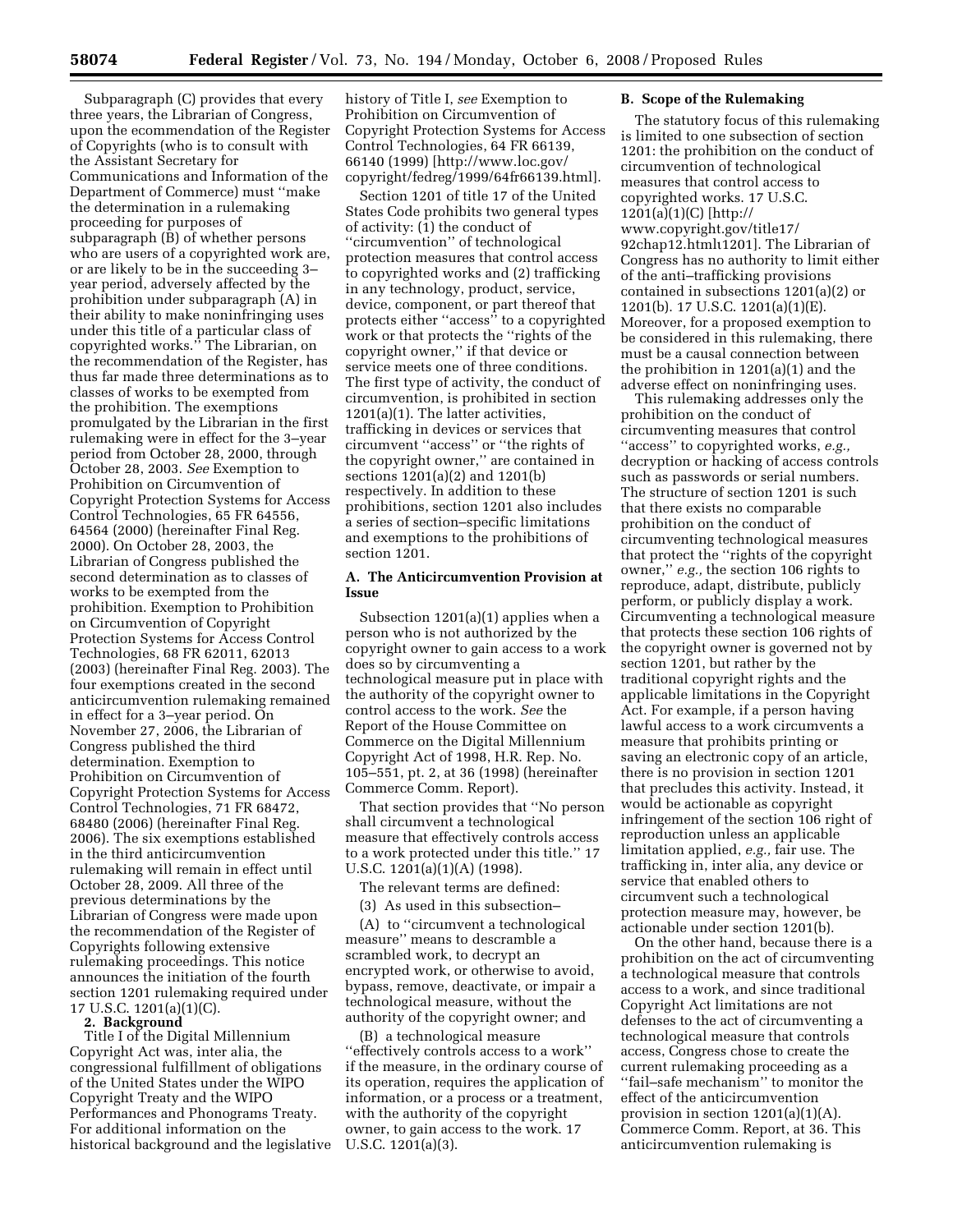authorized to monitor the effect of the prohibition against ''access'' circumvention on noninfringing uses of copyrighted works. In this triennial rulemaking proceeding, effects on noninfringing uses that are unrelated to section  $1201(a)(1)(A)$  may not be considered. 17 U.S.C. 1201(a)(1)(C).

## **C. Burden of Proof**

In the first rulemaking, the Register concluded from the language of the statute and the legislative history that a determination to exempt a class of works from the prohibition on circumvention must be based on a showing that the prohibition has or is likely to have a substantial adverse effect on noninfringing uses of a particular class of works. It was determined that proponents of an exemption bear the burden of proof that an exemption is warranted for a particular class of works and that the prohibition is presumed to apply to all classes of works unless an adverse impact has been shown. *See* Commerce Comm. Report, at 37 and *see also*, Final Reg. 2000, 65 FR at 64558.

The ''substantial'' adverse requirement has also been described as a requirement that the proponent of an exemption must demonstrate ''distinct, verifiable, and measurable impacts,'' and more than ''de minimis impacts.'' *See* Final Reg. 2003, 68 FR at 62013. Whatever label one uses, proponents of an exemption bear the burden of providing sufficient evidence under this standard to support an exemption. How much evidence is sufficient will vary with the factual context of the alleged harm. Further, proof of harm is never the only consideration in the rulemaking process, and therefore the sufficiency of the evidence of harm will always be relative to other considerations, such as, the availability of the affected works for use, the availability of the works for nonprofit archival, preservation, and educational purposes, the impact that the prohibition has on criticism, comment, news reporting, teaching, scholarship, or research, the effect of circumvention on the market for or value of copyrighted works, and any other relevant factors.

In order to meet the burden of proof, proponents of an exemption must provide evidence either that actual harm currently exists or that it is ''likely'' to occur in the ensuing 3–year period. Actual instances of verifiable problems occurring in the marketplace are generally necessary in order to prove actual harm. The most compelling cases of actual harm will be based on first– hand knowledge of such problems.

Circumstantial evidence may also support a claim of present or likely harm, but such evidence must also reasonably demonstrate that a measure protecting access was the cause of the harm and that the adversely affected use was, in fact, noninfringing. ''Likely'' adverse effects may also support an exemption. This standard of ''likelihood'' requires proof that adverse effects are more likely than not to occur. Claims based on ''likely'' adverse effects cannot be supported by speculation alone. *See* Staff of House Committee on the Judiciary, 105th Cong., Section–By– Section Analysis of H.R. 2281 as Passed by the United States House of Representatives on August 4, 1998, (hereinafter House Manager's Report), at 6, (an exemption based on ''likely'' future adverse impacts during the applicable period should only be made ''in extraordinary circumstances in which the evidence of likelihood is highly specific, strong and persuasive.''). Conjecture alone is insufficient to support a finding of ''likely'' adverse effect. Final Reg. 2000, 65 FR at 64559. Although a showing of ''likely'' adverse impact will necessarily involve prediction, the burden of proving that the expected adverse effect is more likely than other possible outcomes rests firmly on the proponent of the exemption.

The identification of existing or likely problems is not, however, the end of the analysis. In order for an exemption of a particular class of works to be warranted, a proponent must show that such problems justify an exemption in light of all of the relevant facts. The identification of isolated or anecdotal problems will be generally insufficient to warrant an exemption. Similarly, the mere fact that the digital format would be more convenient to use for noninfringing purposes is generally insufficient factual support for an exemption. Further, purely theoretical critiques of section 1201 cannot satisfy the requisite showing. House Manager's Report, at 6. Proponents of exemptions must show sufficient harm to warrant an exemption from the default rule established by Congress – the prohibition against circumvention.

There is a presumption that the section 1201 prohibition will apply to any and all classes of works, including previously exempted classes, unless a new showing is made that an exemption is warranted. Final Reg. 2000, 65 FR at 64558. Exemptions are reviewed de novo and prior exemptions will expire unless sufficient new evidence is presented in each rulemaking that the prohibition has or is likely to have an adverse effect on noninfringing uses.

The facts and argument that supported an exemption during any given 3–year period may be insufficient within the context of the marketplace in a different 3–year period. Similarly, proposals that were not found to justify an exemption in any particular rulemaking could find factual support in the context and on the record of another rulemaking.

Evidence in support or in opposition to an exemption should be contained in the initial comments or, after publication of the proposed classes in the **Federal Register**, in the comments on the proposed exemptions. The purpose of this rulemaking is to survey interested parties in the digital environment to discover whether section 1201(a)(1) is adversely affecting noninfringing uses of particular classes of copyrighted works. The proposals received in the initial comments will frame the inquiry throughout the rest of the rulemaking process. The comments submitted in response to this Notice of Inquiry will be posted on the Copyright Office website shortly after submission, and a Notice of Proposed Rulemaking identifying the classes of works proposed will be published in the **Federal Register** shortly thereafter.1 The Notice of Proposed Rulemaking will invite copyright owners and other interested parties to offer their comments in support of or opposition to the proposed classes. Comments responsive to the proposed classes may also propose modest refinements to the proposed classes and supply additional evidence, but may not propose completely new classes of works. Since opponents to exemptions have only one comment period to provide written responses to the exemptions proposed, opponents should have sufficient notice of the exemptions to be addressed in the rulemaking. Copyright owners and other interested parties, however, should be vigilant in monitoring classes proposed in the initial comment period that may implicate their interests as such classes may be further refined in the ensuing rulemaking process.

The Office will post all of the comments, hearing transcripts, and other relevant material in this rulemaking proceeding, as the Office has done since the inception of this rulemaking proceeding, on the Copyright Office's website at: [www.copyright.gov/1201.2](http://www.copyright.gov/1201.2)

<sup>1</sup>*See infra* for a discussion of proposals raised after the initial comment period has expired.

<sup>2</sup> If a comment includes attached material that appears to be protected by copyright and there is no indication that the material was attached with permission of the copyright owner, the attached material will not be placed on the Office's website. Continued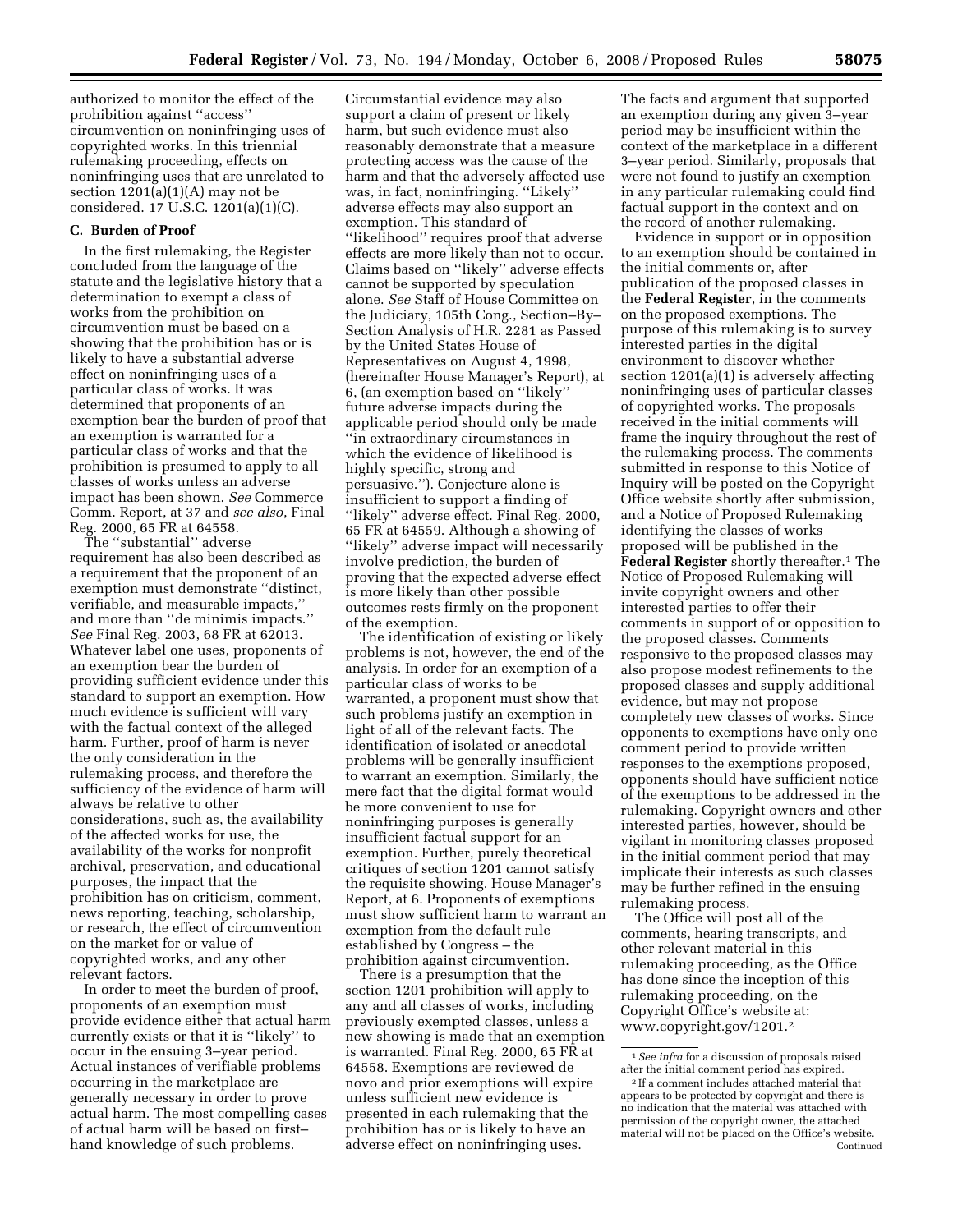The Copyright Office will also conduct a series of hearings on the proposed exemptions in the Spring in Washington, DC and at a location or locations to be determined in California. These hearings will offer proponents and opponents of exemptions an opportunity to present arguments and answer questions from the Register and her staff. These hearings–the time, date and subject matter of which will be announced early in 2009–will not provide a forum in which to raise new proposals or to submit wholly new evidence. Evidence that demonstrates how a technological measure operates and affects noninfringing uses as well as evidence that is responsive to earlier disputes raised in the comment process is welcomed, and is encouraged, at these hearings. However, the hearings may not be used as a vehicle for surprise or to present untimely proposals.

The Register is also likely to pose post–hearing questions to specific parties or witnesses that participated in the rulemaking proceeding. These questions have historically sought clarification of legal and factual questions, including specific requests to explain the operation of a technological measure at issue. Such post–hearing questions should not be construed as a general public post–hearing comment phase–there simply will not be sufficient time to consider another round of general public comments by the statutory deadline for the announcement of the newly exempted classes–but rather are invitations addressed to specific witnesses who have offered testimony on an issue to provide further clarification in response to specific questions from the Register. The questions and the responses to the questions will be posted on the Copyright Office's website after the responses have been received.

# **D. Availability of Works in Unprotected Formats**

Other statutory considerations must also be balanced with evidence of adverse effects attributable to the prohibition. In making her recommendation to the Librarian, the Register is instructed to consider the availability for use of copyrighted works. 17 U.S.C. 1201(a)(1)(C)(i). This inquiry demands that the Register consider whether ''works'' protected by technological measures that control access are also available in the marketplace in formats that are unprotected. The fact that a ''work'' (in

contrast to a particular ''copy'' of a work) is available in a format without technological protection measures may be significant because the unprotected formats might allow the public to make noninfringing uses of the work even though other formats of the work would not. For example, in the first rulemaking, many users claimed that the technological measures on motion pictures contained on Digital Versatile Disks (DVDs) restricted noninfringing uses of the motion pictures. A balancing consideration was that the record revealed at that time that the vast majority of these works were also available in analog format on VHS tapes. Final Reg. 2000, 65 FR at 64568. Thus, the full range of availability of a work for use is necessary to consider in assessing the need for an exemption to the prohibition on circumvention.

Another consideration relating to the availability for use of copyrighted works is whether the measure supports a distribution model that benefits the public generally. For example, while a measure may limit the length of time that a work may be accessed (time– limited) or may limit the scope of access (scope–limited), *e.g*., access to only a portion of work, those limitations may benefit the public by providing ''use– facilitating'' models that allow users to obtain access to works at a lower cost than they would otherwise be charged were such restrictions not in place. If there is sufficient evidence that particular classes of works would not be offered at all without the protection afforded by technological protection measures that control access, this evidence must be considered. House Manager's Report, at 6. Accord, Final Reg. 2000, 65 FR at 64559. Thus, the Register's inquiry must assess any benefits to the public resulting from the prohibition as well as the adverse effects that may be established.

# **E. The Scope of the Term ''Class of Works''**

Section 1201 does not define a critical term for the rulemaking process: a ''class of works.'' With respect to this issue and others, commenters should familiarize themselves with the Register's recommendation and the Librarian's determination in the first rulemaking and in the subsequent two rulemakings, since many of the issues which were unsettled at the start of the first rulemaking have been addressed and developed in the three determinations. While the approach taken in resolving the issues raised in these rulemakings may continue to develop in this and subsequent proceedings, interested parties should

assume that the standards developed thus far will continue to apply in the current proceeding. Of course, commenters may argue for adoption of alternative approaches,3 but a persuasive case will have to be made to warrant reconsideration of previous decisions regarding interpretation of section 1201.

In the first rulemaking, the Register elicited views on the scope and meaning of the term ''class of works.'' After review of the statutory language, the legislative history and the extensive record in the proceeding [*see* Final Reg., 65 FR at 64557 for a description of the record in the last rulemaking proceeding], the Register reached certain conclusions on the scope of this term. [For a more detailed discussion, see Final Reg., 65 FR at 64559.]

The Register found that the statutory language required that the Librarian identify a ''class of works'' primarily based upon attributes of the works themselves, and not by reference to some external criteria such as the intended use or the users of the works. The phrase ''class of works'' connotes that the shared, common attributes of the ''class'' relate to the nature of authorship in the ''works.'' Thus a ''class of works'' was intended to be a ''narrow and focused subset of the broad categories of works of authorship \*\*\* identified in section 102.'' Commerce Comm. Report, at 38. The starting point for a proposed exemption of a particular class of works must be the section 102 categories of authorship: literary works; musical works; dramatic works; pantomimes and choreographic works; pictorial, graphic and sculptural works; motion pictures and other audiovisual works; sound recordings; and architectural works.

This determination is supported by the House Manager's Report which discussed the importance of appropriately defining the proper scope of the exemption. House Manager's Report, at 7. The legislative history stated that it would be highly unlikely for all literary works to be adversely affected by the prohibition and therefore, determining an appropriate subcategory of the works in this category would be the goal of the rulemaking. *Id*.

Therefore, the Register concluded that the starting point for identifying a particular ''class of works'' to be exempted must be one of the section 102 categories. Final Reg., 65 FR at

If such material is available on the Internet, the comment should identify where the material may be found.

<sup>3</sup>Proponents of an exemption may do so in their comments proposing exemptions. Opponents of an exemption should do so in their comments filed in response to the forthcoming Notice of Proposed Rulemaking.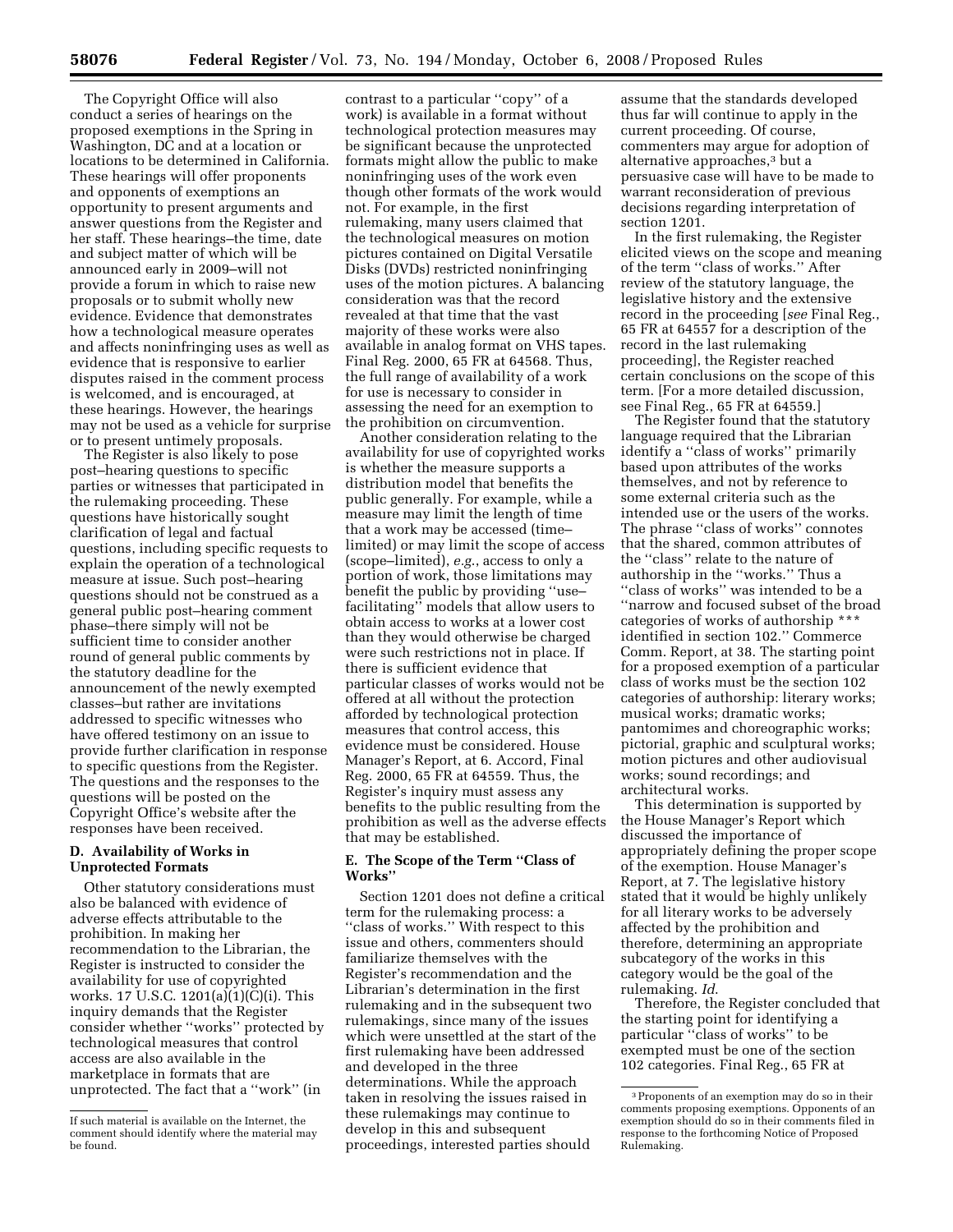64559–64561. From that starting point, it is likely that the scope or boundaries of a particular class would need to be further limited to remedy the particular harm to noninfringing uses identified in the rulemaking.

In the first anticircumvention rulemaking, the Register recommended and the Librarian agreed that two classes of works should be exempted:

1) Compilations consisting of lists of websites blocked by filtering software applications; and

2) Literary works, including computer programs and databases, protected by access control mechanisms that fail to permit access because of malfunction, damage or obsoleteness.

While the first class exempted fits comfortably within the approach to classification discussed above, the second class includes the entire category of literary works, but narrows the exemption by reference to attributes of the technological measures that controls access to the works.

In the 2006 rulemaking, the Register determined that a further refinement of the approach to determining a particular class of works was warranted. Even though a class must begin, as its starting point, by reference to one of the categories of authorship enumerated in section 102 of the Copyright Act (or some subset thereof), that class should be further tailored to address the harm (actual or likely) alleged. The proper tailoring of a class will depend on the specific facts, but in some cases, the most appropriate manner of further tailoring the category or sub–category may be to limit the class in relation to particular uses or users.

The impetus for this refinement was a proposed exemption for film and media studies professors. The proponents of the exemption demonstrated that the reproduction and public performance of short portions of motion pictures or other audiovisual works in the course of face–to–face teaching activities of a film or media studies course would generally constitute a noninfringing use. The proponents further demonstrated that the digital version of the motion pictures distributed on DVDs was not merely a preferred format, but that the digital version of these works was the only version of the work that met the pedagogical needs of the film and media studies professors. The proponents of the exemption also demonstrated that their otherwise noninfringing uses of the digital versions of these motion pictures were adversely affected by the prohibition on circumvention of technological measures protecting access to these works, because the

Content Scrambling System (CSS) contained on most commercially released DVDs was an access control system that prevented the making of a compilation of film clips for classroom use. Although opponents of the exemption demonstrated a DVD player that was alleged to meet the pedagogical needs of educators, the device presented obstacles for classroom use that were found to be more than a mere inconvenience for a subset of users – film and media studies professors.

The proponents met their burden of proving that section 1201(a)(1) was adversely affecting film and media studies educators' ability to engage in noninfringing uses for the ensuing 3– year period and that no reasonable substitute for the pedagogically beneficial digital content was available or likely to become available in the next three years. The opponents of the proposal expressed concern that if the proposed class of works–audiovisual works included in the educational library of a college or university's film or media studies department and that are protected by technological measures that prevent their educational use–was based only on attributes of the work itself, the exemption would necessarily exempt a much broader range of uses than those in which the film professors wished to engage. Moreover, copyright owners were concerned that such an exemption would create public confusion about the circumstances in which circumvention was appropriate. Given the expanse of such a class of works and the adverse effects that could occur as a result of confusion about the class, copyright owners argued that overall harm of such an exemption would outweigh the marginal benefits to this subset of educators.

The Register concluded that a further refinement of the scope of a class of works was the proper balance to the valid concerns of both educators and copyright owners. By delineating the class in relation to the relevant noninfringing use proven to be, or likely to be, adversely affected by the prohibition on circumvention, film and media studies educators' needs could be met while leaving the statutory prohibition against circumvention intact for that class with respect to other uses.

In all proposed exemptions, the starting point for a class of works must be a section 102 category of authorship, or a subset thereof. That category or subset should then be tailored by other criteria as appropriate under the particular facts presented. The goal is to fashion an exemption that is neither too narrow nor too broad to remedially address the evidence of present and

likely harm. An appropriately fashioned exemption will assist users and copyright owners alike, by temporarily suspending the prohibition on circumvention for appropriately tailored adversely affected classes, while preserving the prohibition in all other classes.

The exemptions published for each three–year period are temporary and expire when the succeeding determination of the Librarian of Congress is published. This rulemaking will examine adverse effects existing in the marketplace or likely to exist in the next three–year period to determine whether any exemptions to the prohibition on circumvention of technological protection measures that effectively control access to copyrighted works are warranted by the evidence raised during this rulemaking.

# **F. Considerations to Address within a Comment**

This notice requests written comments from all interested parties. In addition to the necessary showing discussed above, in order to make a prima facie case for a proposed exemption, certain critical points should be established. First, a proponent should identify the technological measure that is the ultimate source of the alleged problem, and the proponent should explain how the technological measure effectively controls access to a copyrighted work. Second, a proponent must specifically explain what noninfringing activity the prohibition on circumvention is preventing. Third, a proponent should establish that the prevented activity is, in fact, a noninfringing use under current law. A proponent should also demonstrate why the access–protected copy of a work is needed for the noninfringing use and why alternate means of engaging in the noninfringing uses (including use of available copies of the work in unprotected formats), if they exist, are an insufficient substitute for accomplishing the noninfringing use.

The nature of the Librarian's inquiry is further delineated by the statutory areas to be examined by the Register of Copyrights:

(i) the availability for use of copyrighted works;

(ii) the availability for use of works for nonprofit archival, preservation, and educational purposes;

(iii) the impact that the prohibition on the circumvention of technological measures applied to copyrighted works has on criticism, comment, news reporting, teaching, scholarship, or research;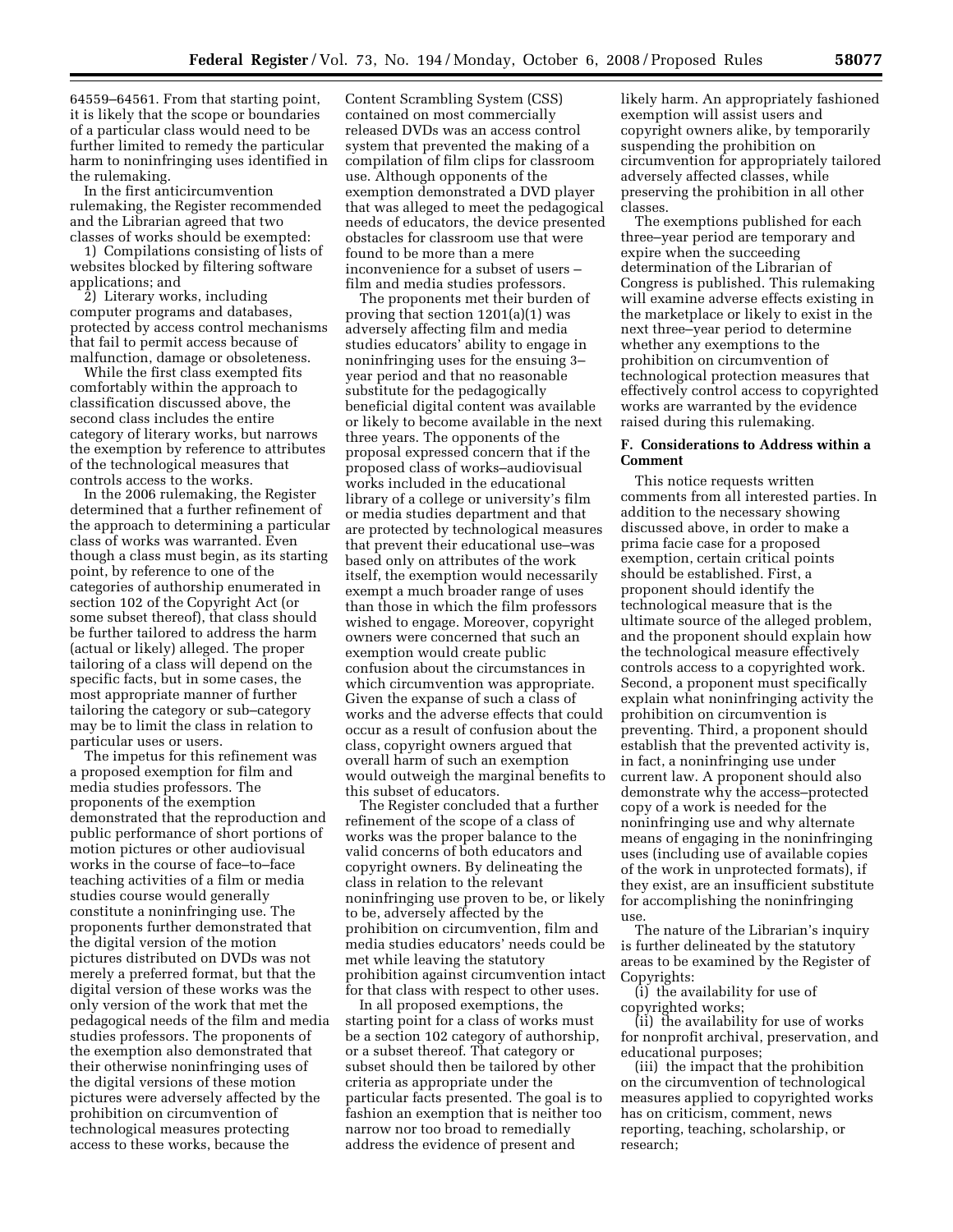(iv) the effect of circumvention of technological measures on the market for or value of copyrighted works; and

(v) such other factors as the Librarian considers appropriate.

17 U.S.C. 1201(a)(1)(C).

These statutory considerations require examination and careful balancing. The harm identified by a proponent of an exemption must be balanced with the harm that would result from an exemption. In some circumstances, the adverse effect of a proposed exemption in light of these considerations may be greater than the harm posed by the prohibition on circumvention of works in the proposed class. Perhaps the proper balance can be resolved by carefully tailoring the scope of the class, but ultimately, the determination of the Librarian must take all of these factors into account.

#### **3. Written Comments**

In the first rulemaking, the Register determined that the burden of proof is on the proponent of an exemption to come forward with evidence supporting an exemption for a particular class of works. In this fourth triennial rulemaking, the Register shall continue with the procedure adopted in the second and third rulemakings: Comments submitted in the initial comment period should be confined to proposals for exempted classes. They should specifically identify particular classes of works adversely affected by the prohibition and provide evidentiary support for the need for the proposed exemptions (see section F above).

For each particular class of works that a commenter proposes for exemption, the commenter should first identify that class, followed by a summary of the argument in favor of exempting that proposed class. The commenter should then specify the facts and evidence providing a basis for this exemption. This factual information should ideally include the technological measure that controls access and the manner in which this technological measure operates to control access to a copyrighted work. Finally, the commenter should state any legal arguments in support of the exemption, including the activity that is claimed to be noninfringing, the legal basis for this claim, and why this noninfringing activity cannot be accomplished in other ways. This format of class/ summary/ facts/argument should be sequentially followed for each class of work proposed as necessary.

As discussed above, the best evidence in support of an exemption would consist of concrete examples or specific instances in which the prohibition on circumvention of technological

measures protecting access has had or is likely to have an adverse effect on noninfringing uses. It would also be useful for the commenter to quantify the adverse effects in order to explain the scope of the present or likely problem.

Comments subsequently submitted in response to exemptions proposed in the first round of comments should provide factual information and legal argument addressing whether or not a proposed exemption should be adopted. Since the comments in this second round are intended to be responsive to the initial comments, commenters must identify which proposal(s) they are responding to, whether in opposition, support, amplification or correction. As with initial comments, these responsive comments should first identify the proposed class or classes to which the comment is responsive, provide a summary of the argument, and then provide the factual and/or legal support for their argument. This format of class/ summary/facts and/or legal argument should be repeated for each comment responsive to a particular class of work proposed.

Regardless of the mode of submission (see section 4 below), all comments must, at a minimum, contain the legal name of the submitter and the entity, if any, on whose behalf the comment was submitted. If persons do not wish to have their address, telephone number, or email address publicly displayed on the Office's website, comments should not include such information on the document itself but should only include the legal name of the commenter. The Office prefers that all comments be submitted in electronic form and the electronic form will provide a place to provide the required information separately from the attached comment submission. However, the Office recognizes that persons may be unable to submit their comments through the Office's website or to deliver their comments in person. Therefore, comments may also be delivered through the United States Postal Service, addressed to the Office of the General Counsel, Copyright GC/I&R, PO Box 70400, Washington, DC 20024– 0400. A comment submitted by mail or hand–delivery should include a cover sheet that includes the required information about the submitter (e.g., address, telephone, and email) and should not include this information in the comment itself if such information is not desired to be placed on the Copyright Office's website. Due to mail screening on Capitol Hill and possible delays in delivery, submission by means of the United States Postal Service is discouraged and there is a risk that the

comment will not be received at the Copyright Office in time to be considered. Electronic filing or hand– delivery will help ensure timely receipt of comments by the Office. Electronic comments successfully submitted through the Office's website will generate a confirmation receipt to the submitter.

### **4. Submission of Comments**  Comments may be submitted in the following ways:

*If submitted through the Copyright Office's website*: The Copyright Office's website will contain a submission page at: http://www.copyright.gov/1201/ [comment–forms. Approximately thirty](http://www.copyright.gov/1201/comment-forms)  days prior to each applicable deadline (see DATES), the form page will be activated on the Copyright Office website allowing information to be entered into the required fields, including the name of the person making the submission, mailing address, telephone number, and email address. There will also be non– required fields for, e.g., the commenter's title, the organization that the commenter is representing, whether the commenter is likely to request to testify at public hearings and if so, whether the commenter is likely to prefer to testify in Washington, DC, or a location in California. In addition, commenters proposing classes of works in the first round of comments will be required to fill in two additional fields: (1) the proposed class or classes of copyrighted work(s) to be exempted, and (2) a brief summary of the argument(s). Commenters submitting comments in response to the initial proposals will similarly be required to fill in two additional required fields: (1) the class or classes to which the comment is responsive, including the initial comment numbers, and (2) a brief summary of the argument.

All comments submitted electronically must be sent as an attachment, and must be in a single file in either Adobe Portable Document File (PDF) format (preferred), Microsoft Word Version 2003 or earlier, WordPerfect 12.0 or earlier, Rich Text Format (RTF), or ASCII text file format. There will be a browse button on the form that will allow submitters to attach the comment file to the form and then to submit the completed form to the Office.

The personal information entered into the required fields on the form page will not be publicly posted on the Copyright Office website, but the Office intends to post on its website the name of the proponent, the proposed class and the summary of the argument, as well as the entire, attached comment document.